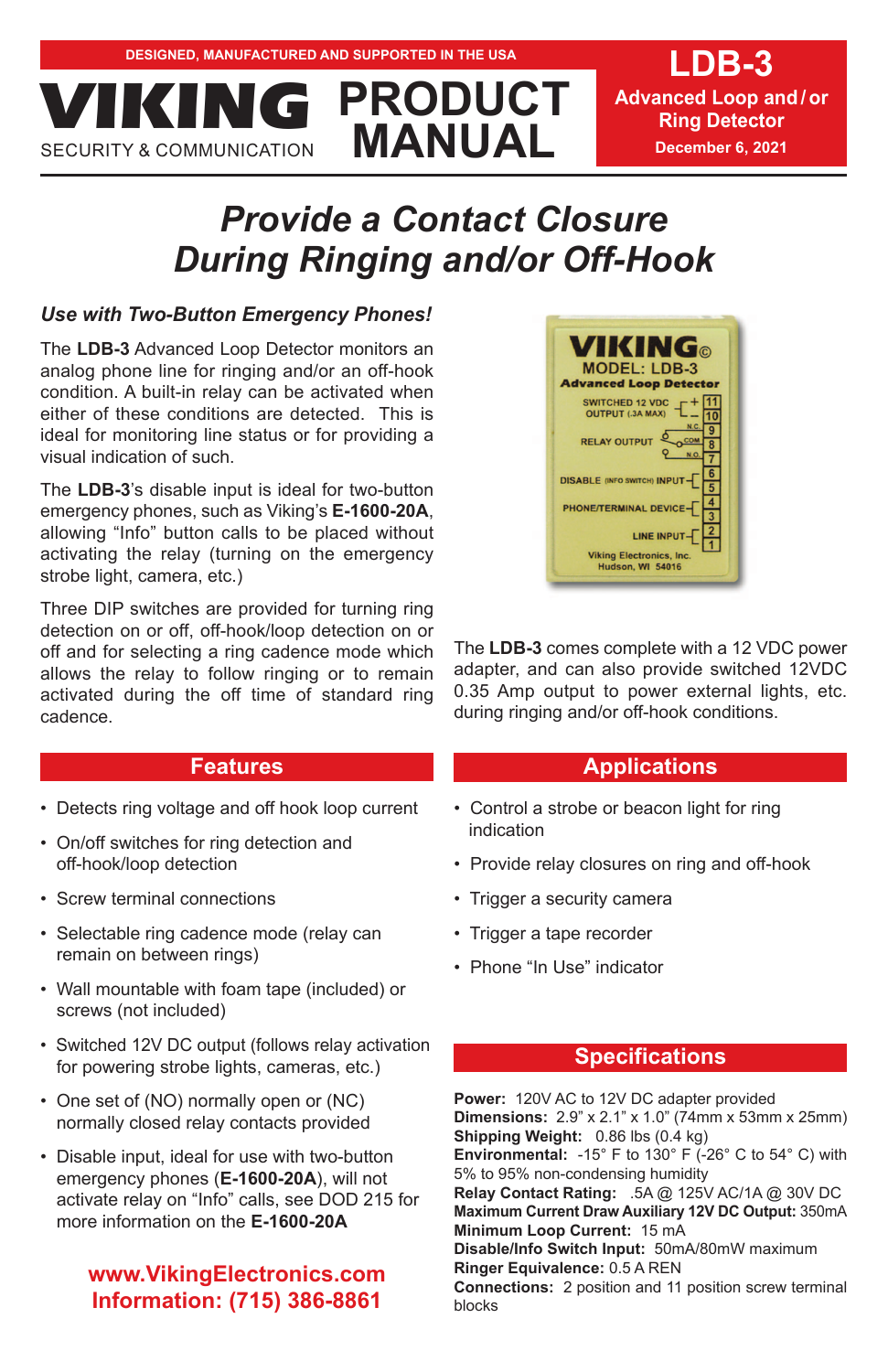# **A. Mount Using Screws (not included)**

| Step 1. | Unsnap the plastic cover and remove the top<br>screw holding the circuit board.                                                                                                                |  |
|---------|------------------------------------------------------------------------------------------------------------------------------------------------------------------------------------------------|--|
| Step 2. | Loosen the bottom screw and rotate the circuit<br>board to the left, exposing the two mounting<br>holes in the base.                                                                           |  |
| Step 3. | Screw the base to the wall, etc. using (2) #6<br>flathead or sheetrock screws. Note: Make<br>sure the screw heads are fully driven into the<br>base to avoid shorting the circuit board leads. |  |

## **B. Mount Using the Included Tape**

| Step 1. | Clean the back of the LDB-3 and the surface<br>you are mounting to with rubbing alcohol<br>before mounting.                                                       |
|---------|-------------------------------------------------------------------------------------------------------------------------------------------------------------------|
| Step 2. | Remove the backing on one side of the tape<br>and adhere to the LDB-3. Remove the rest of<br>the backing and press unit firmly to surface you<br>are mounting to. |



## **C. Wiring the Power**

*IMPORTANT: Electronic devices are susceptible to lightning and power station electrical surges from both the AC outlet and the telephone line. It is recommended that a surge protector be installed to protect against such surges.* 



**1 2 3 4 5 6 7 8 9 10 11** Z2Z3 R8 R9 R7 R4 **Internal View of the LDB-3**

# **Programming**

# **A. DIP Switches**

| Switch 1            | Switch 3                                                            | <b>Description</b>                                           |  |  |
|---------------------|---------------------------------------------------------------------|--------------------------------------------------------------|--|--|
| ON                  | <b>OFF</b>                                                          | Ring Detection Only (see section B).                         |  |  |
| <b>OFF</b>          | ON                                                                  | Off-Hook/Loop Current Detection Only<br>(see section $C$ ).  |  |  |
| ON                  | ON                                                                  | Ring and Off-Hook/Loop Current Detection<br>(see section D). |  |  |
|                     |                                                                     |                                                              |  |  |
| Switch <sub>2</sub> | Ring Cadence Mode (see section E)                                   |                                                              |  |  |
| ON                  | Ring Cadence Mode ON - relay remains activated in<br>between rings. |                                                              |  |  |
| <b>OFF</b>          | Ring Cadence Mode OFF - relay is activated only<br>during ringing.  |                                                              |  |  |

#### **Internal View of the LDB-3**

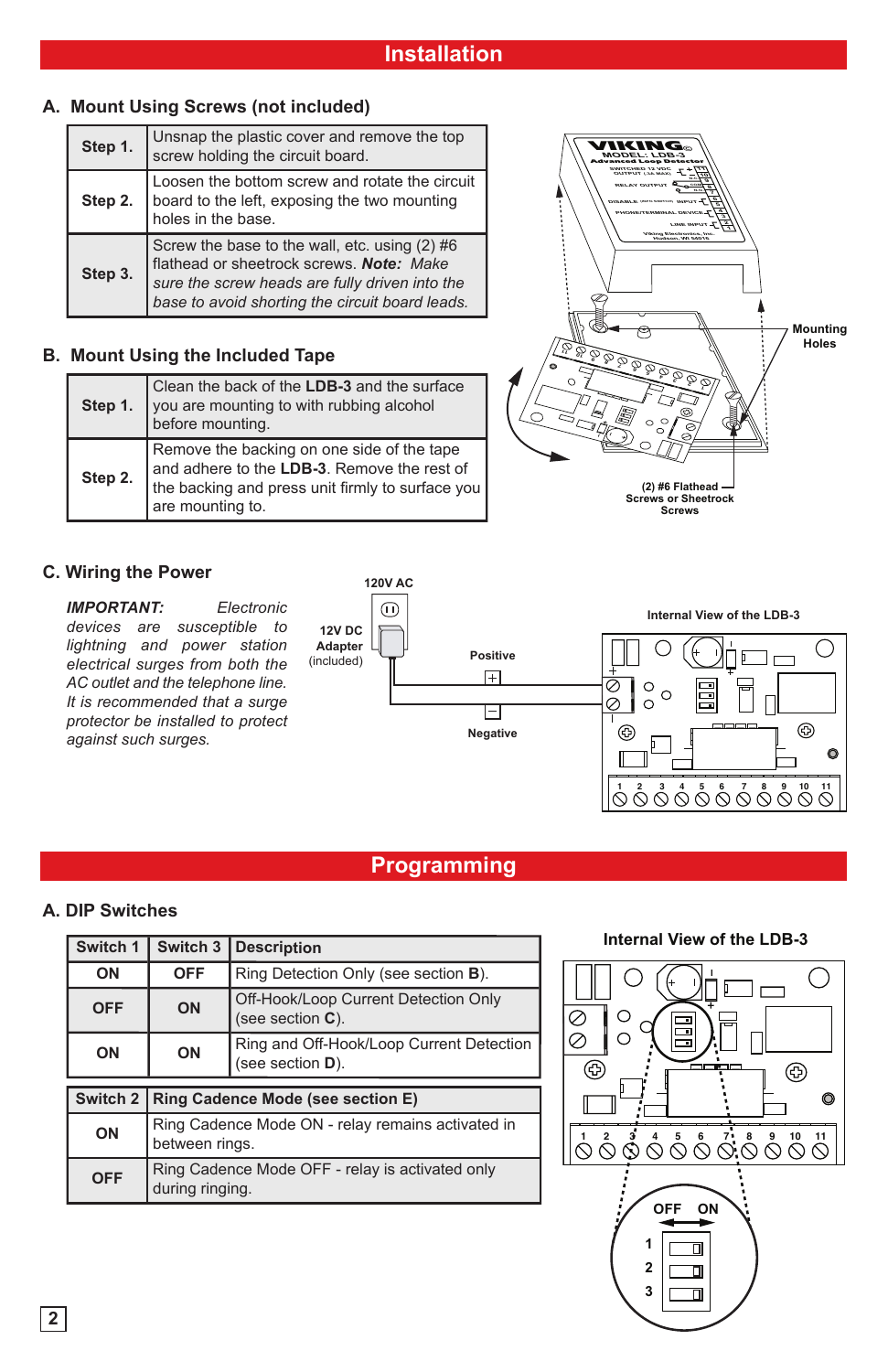## **B. Ring Detection Only**

Connect the incoming line to terminal block positions **1** and **2** as shown in the diagram. No terminal device (phone) is required. In this manner, the **LDB-3** can monitor for ringing any place along the ringing line.

## **C. Off-Hook / Loop Current Detection Only**

The **LDB-3** must be placed between the phone line and the terminal device (phone) to be monitored. Connect the incoming line to positions **1** and **2** and connect the terminal device (phone) to positions **3** and **4**.

#### **D. Ring and Off Hook / Loop Current Detection**

If the application requires off-hook (loop) and ring detection, the **LDB-3** must be placed between the phone line and the terminal device (phone) to be monitored. Connect the incoming line to positions **1** and **2**, connect the terminal device (phone) to positions **3** and **4**.



#### **E. Ring Cadence Mode**

DIP switch **2** is used for switching between different ring detection modes. In the **OFF** position, the relay and switched 12VDC output will activate only while ring voltage is present and will turn off between rings. In the **ON** position, the relay and switched 12VDC output will remain on for up to 5.75 seconds after the ringing has stopped. This allows the relay and 12VDC to remain on between rings of a standard ring cadence. *Note: To use the Ring Cadence Mode, ring detection MUST be enabled (DIP switch 1 - ON).*

#### **F. Relay Contacts**

Normally open and normally closed relay contacts are available at terminal block positions **7**, **8**, **9**. The contacts are rated at .5A @ 125VAC/1A @ 30VDC. If contacts are driving an inductive load, place a suppression device at the load to snub high voltage spikes.

#### **G. Switched 12V DC Output**

The switched 12V DC output is a low current, 12-15VDC output that is turned on only while the ring/loop detect relay is activated. This switched power output is ideal for lighting strobe lights or powering up any device that draws less than 350mAmps. The positive side is available at terminal position 11, and the negative side is at position 10. Once all the line and load connections have been made, plug in the 115 V AC wall adapter, and replace the cover.

#### **H. Disable Feature**

By connecting the Disable/Info Switch input of the **LDB-3** to the "**Info**" switch of Viking's **E-1600-20A**, **E-1600- 20A-EWP**, **E-1600-52A** or **E-1600-52A-EWP** Emergency Phone (not included), any outbound calls initiated from the "Info" button will not activate the loop detect relay. This way, only the "Help/Emergency" outbound calls will activate the relay. Cut one of the "**Info**" switch wires in half and connect each end to **LDB-3** terminals 5 and 6 as shown in the diagram at the right. *Note: The Disable input is NOT polarity sensitive.* 

The "**Disable**" input can be connected to a remote switch, contact closure, etc. for deactivating the **LDB-3**'s internal relay. This can be useful to turn off the controlled device (strobe light, camera, etc.) Use the diagram shown at the right. If the relay has been activated by ringing, the switch

will deactivate the relay and ringing must stop for a minimum of 6 seconds before the relay can be reactivated from a new incoming call.